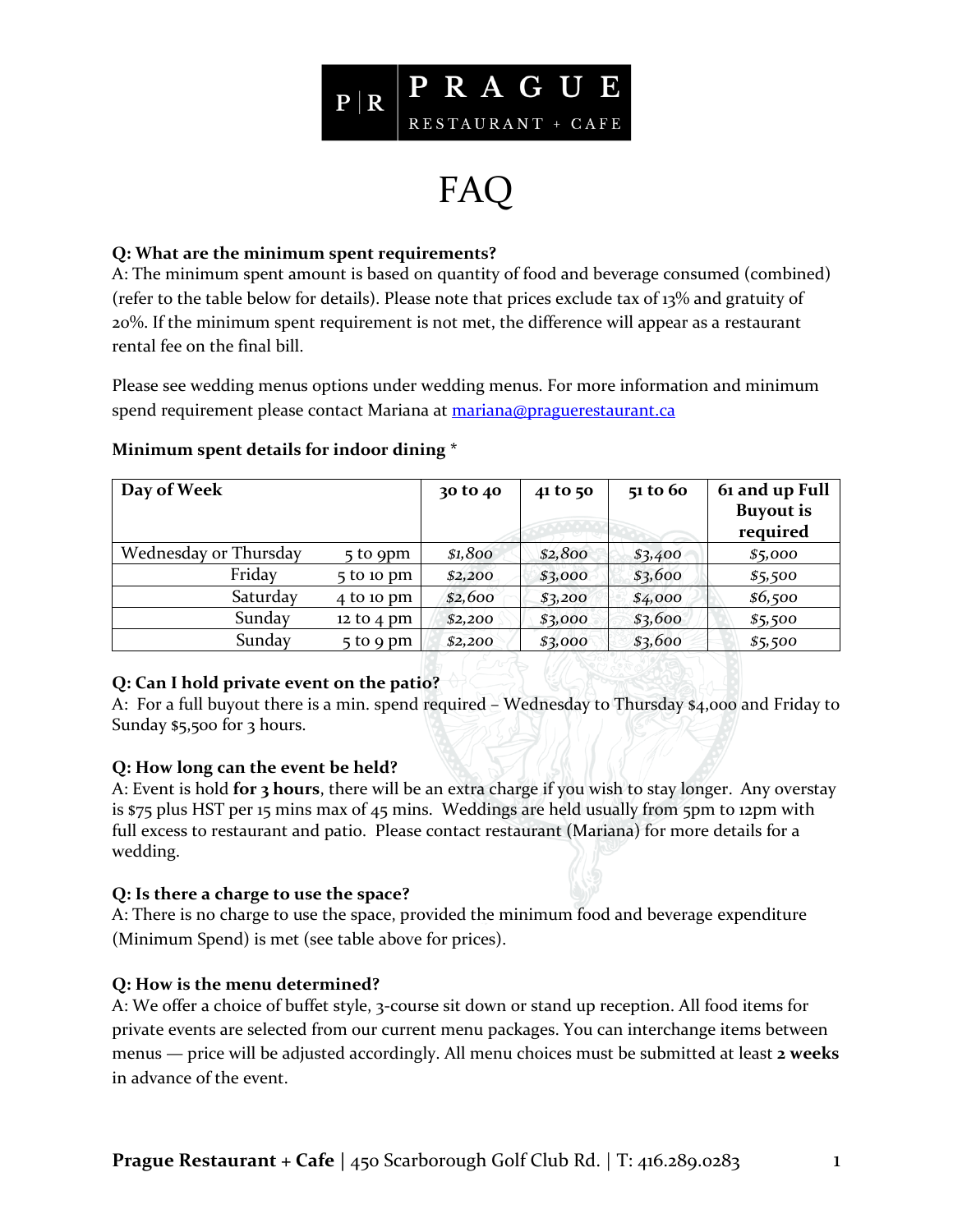

## **Q: When is the final guest count information due?**

A: The guaranteed number of guests attending the event is required **24 hours** in advance of event date. Please note, unless we are notified of a guest count revision, the number originally contracted will be assumed as guaranteed. You will be billed for guaranteed number of guests or for the actual number of guests in attendance, whichever is greater.

#### **Q: How are beverage costs managed?**

A: Beverages (alcoholic and non-alcoholic) are charged based on consumption, plus tax and gratuity. Wines are selected from our current wine list and can be ordered by glass or bottle.

You can bring your own wine but **\$25 corkage fee** is added to your final bill per 750ml bottle. All other alcoholic beverages must be supplied by us.

## **Q: What is deposit and the cancellation policy?**

A: A deposit of **30 %** is required to secure your booking. Your deposit is fully refundable if there is another lockdown (we only charge \$180 administration fee). We will keep deposit if the event is cancelled within 8 weeks.

#### **Q: Can we bring our own cake?**

A: Yes, only outside food items permitted is celebratory cake or cupcakes but there is a **\$3 plating fee** per guest.

#### **Q: Can you provide cakes for a Special Occasion?**

A: We offer special occasion cakes by Dufflet. We require minimum **7 days** notice. Some of the options are: Black Forest Cake, Truffle Cake, Chocolate Mousse Cake, Lemon Parfait, Tiramisu Cake, Carrot Cake.

Slab Cake (classic Chocolate, Lemon, Mocha, Strawberry) or gluten free cake options. Contact Mariana for pricing and availability.

# **Q: Is parking available?**

A: Parking is based on first come first serve basis and it is complimentary. Please note that Prague Restaurant & Cafe is non-smoking, pet free establishment (including our patio).

# **Q: Is there on-site ceremony space?**

A: Yes, we have St. Anthony's Chapel in the park or we have a space available inside of the restaurant. Please contact Karen at [office@masaryktown.ca](mailto:office@masaryktown.ca) for pricing and details for outside chapel.

# **Q: Can we bring our own entertainment (DJ, band, etc.)?**

A: Yes, but only for Wedding or Full Buyout Events.